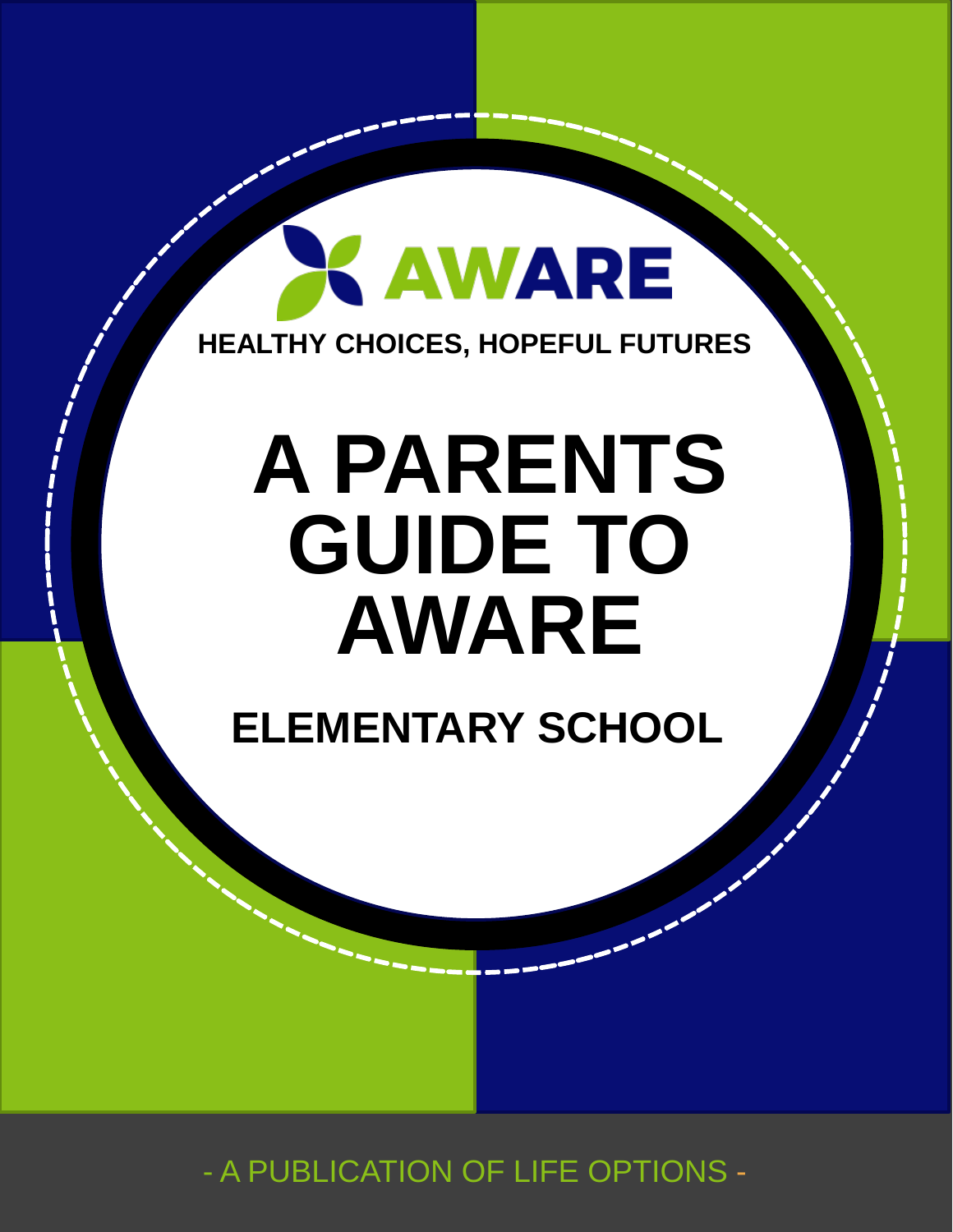## TABLE OF CONTENTS





**Day 1 – Girls**



**Day 2 – Girls**



**Day 1 – Boys**



**Day 2 – Boys**

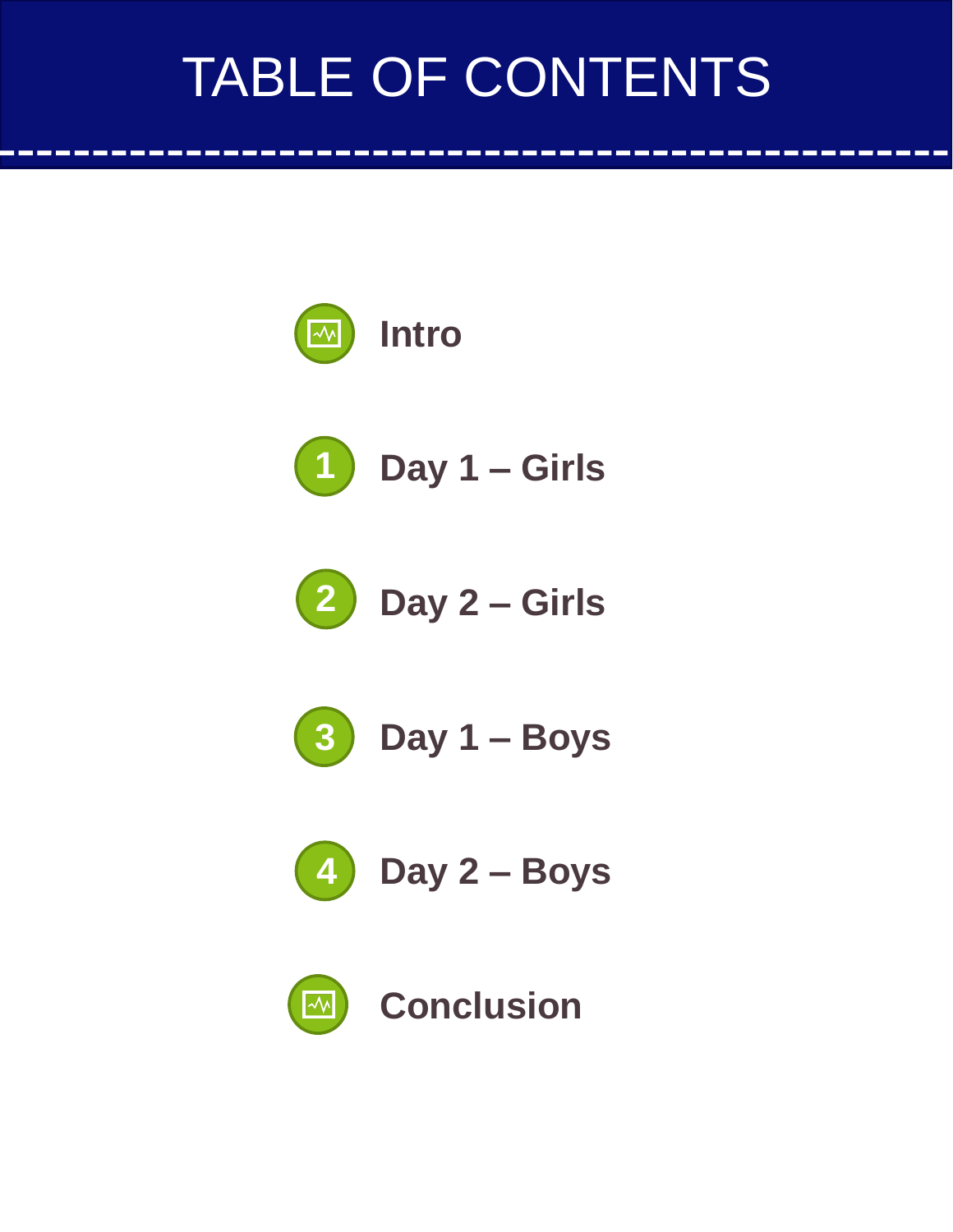### **ELEMENTARY SCHOOL AWARE PRESENTATION**

### *Introduction*

Parents, Grandparents, and Caregivers,

Thank you for allowing us to step into the lives of your children and educate them on the subject that is oftentimes easier to avoid than to discuss.

We're thrilled to have the opportunity to educate, equip, and encourage your child to think and plan for a healthy future. We look around today and see that our youth are suffering not just from the physical consequences of sex (although those are very real), but also from the mental and emotional scars inflicted by a culture that encourages early sexual behavior.

Through the AWARE program, we aim to empower your child with the knowledge and skills they need to make healthy choices for a hopeful future. At the same time, we know that your involvement is key to their success.

Because of that, we made this guide as an overview of what your child is learning in AWARE, and to provide you with tools to continue the conversation at home. Your role is crucial!

Sincerely,

Connie Peacock AWARE Program Coordinator aware@life-options.org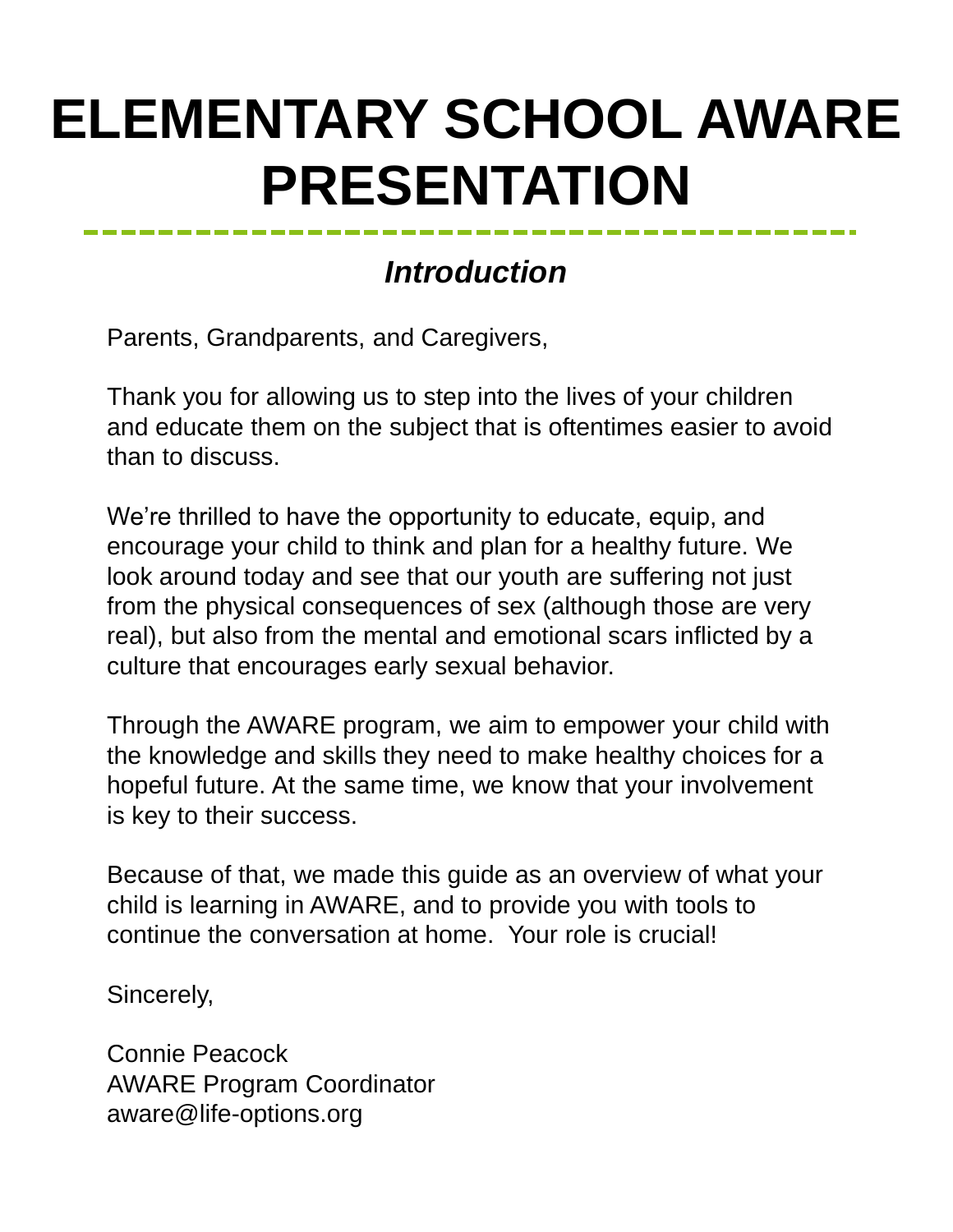

#### **DAY ONE – GIRLS**

# GOALS, CHARACTER, POSSIBLE RESULTS OF PHYSICAL CLOSENESS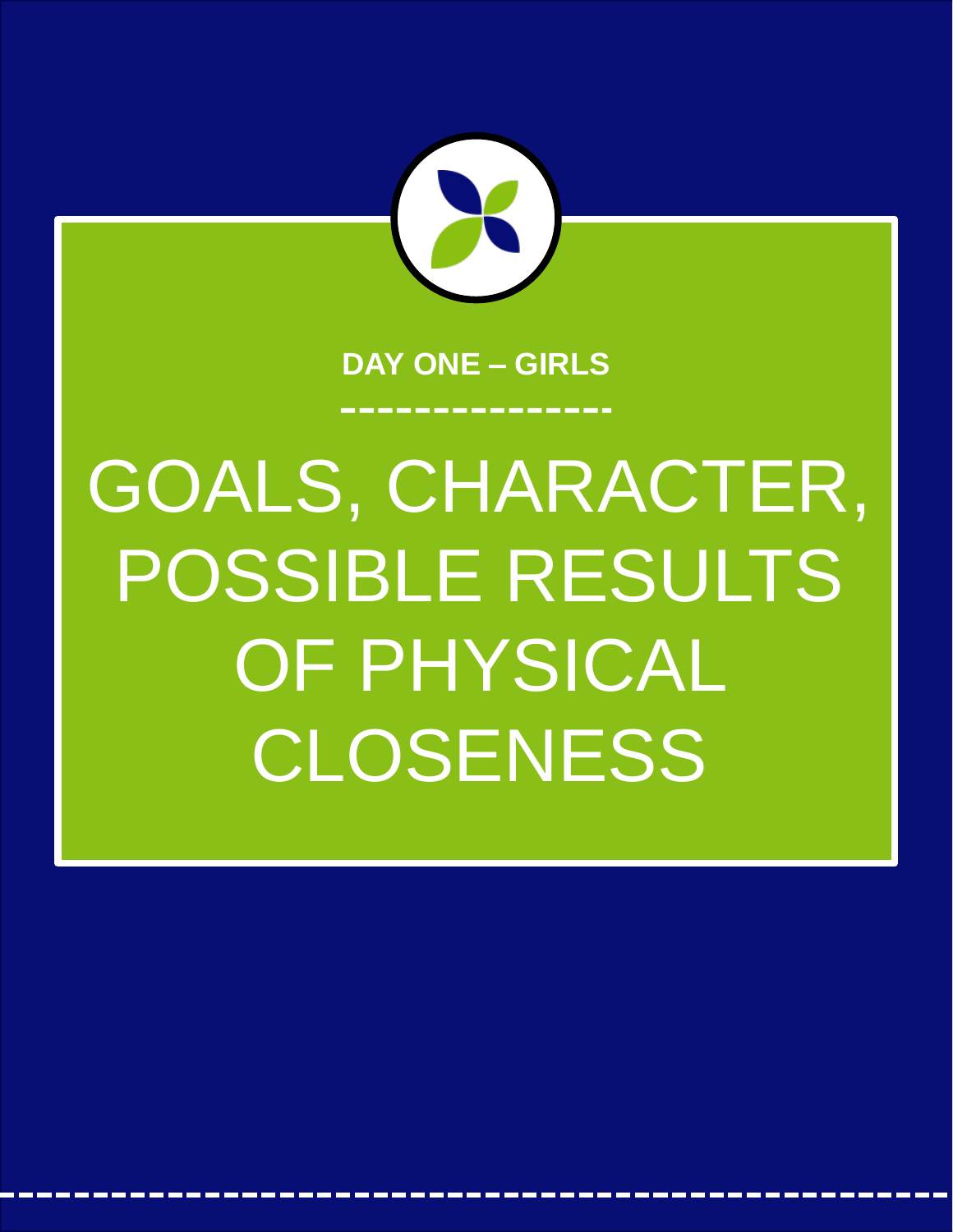## **ELEMENTARY AWARE PRESENTATION – GIRLS**

### *Day 1: Goals, Character, Possible Results of Physical Closeness with Boys*

We talk about what a goal is, and students are encouraged to think about their future goals and what they'd like to achieve. They are given a heart to write their goals on the edge of, and their names in the middle. We talk about marriage as a possible goal and the characteristics of a successful marriage.

Students are encouraged to have positive attitudes, behavior and character to help them mature and work on their goals. We talk about abstinence (choosing not to do something when you have the opportunity). Drugs, alcohol, smoking, gangs, violence and sex are areas that are discussed as something students should abstain from to protect their goals.

We examine the possible results of being physically close with a boy: S.T.D.s, pregnancy, and emotional consequences. Four viral diseases are discussed: HIV/AIDS, HPV, Herpes, and Hepatitis. Pregnancy options of parenting, adoption, and abortion are discussed and the difficulties of each of these hard choices. The emotional impact of sexual activity is examined.

- What personal goals do you have? How can you reach them?
- Why should we practice abstinence? What are some consequences if we choose not to?
- Who do we know who has gone through some tough possible results of sexual activity, and how did it change their lives?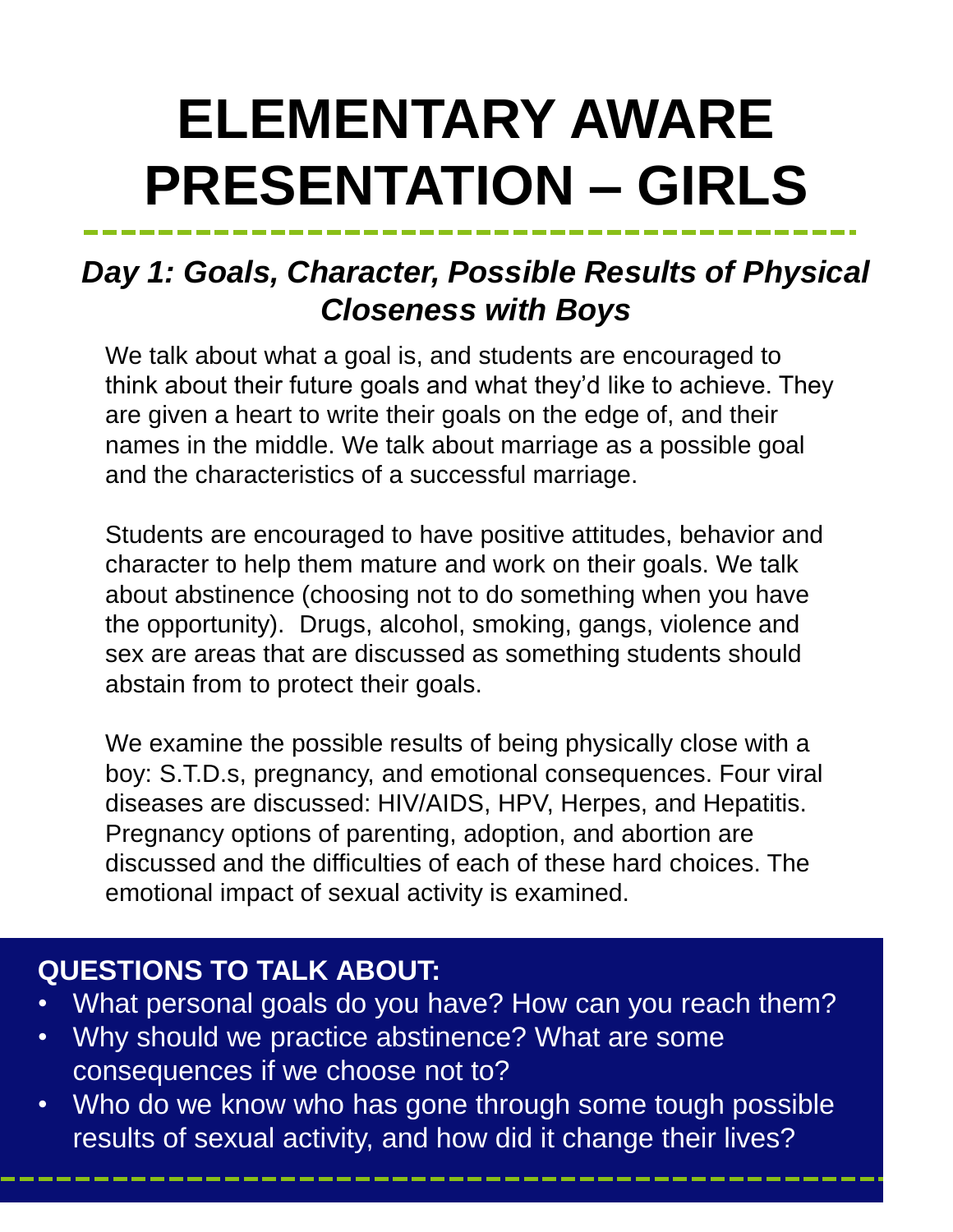

#### **DAY TWO – GIRLS**

# TRUE FRIENDSHIP, POSITIVE & NEGATIVE FRIENDS, BOUNDARIES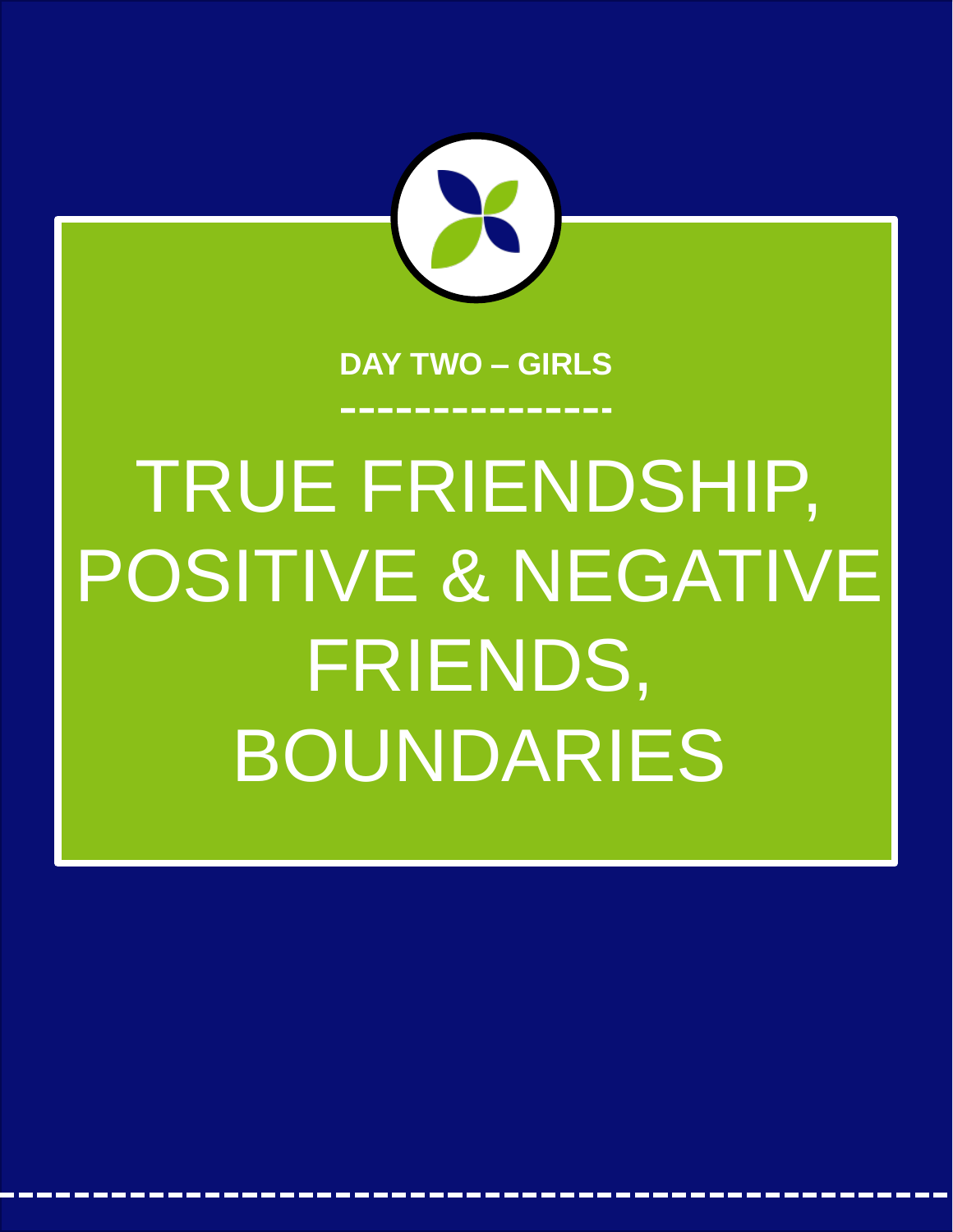## **ELEMENTARY AWARE PRESENTATION – GIRLS**

### *Day 2: True Friendship, Positive & Negative Friends, Boundaries, Saying No*

We read a story about a fictional character and her dating relationships. A student rips a piece of her heart off every time she breaks up with one of her boyfriends and by the end of the story there isn't very much of her heart left. We talk about how they are special, and so they should wait for someone who will treat them as special and not risk their goals.

The students are encouraged to work on friendships, and positive/negative friendships are examined. A time of reflection is given to the students to think about what areas they can begin to work on being a better friend. Healthy boundaries are discussed, and how to say no when needed.

We read the story "The Princess and the Kiss" and talk about the different suitors that come to call and the importance of saving that special gift (the kiss) for the right person.

- Who are friends in your life that are pulling you away from your goals? Who are the positive friends in your life?
- What areas can you improve to be a better friend?
- What secret code word can we establish amongst ourselves to use in case of emergency?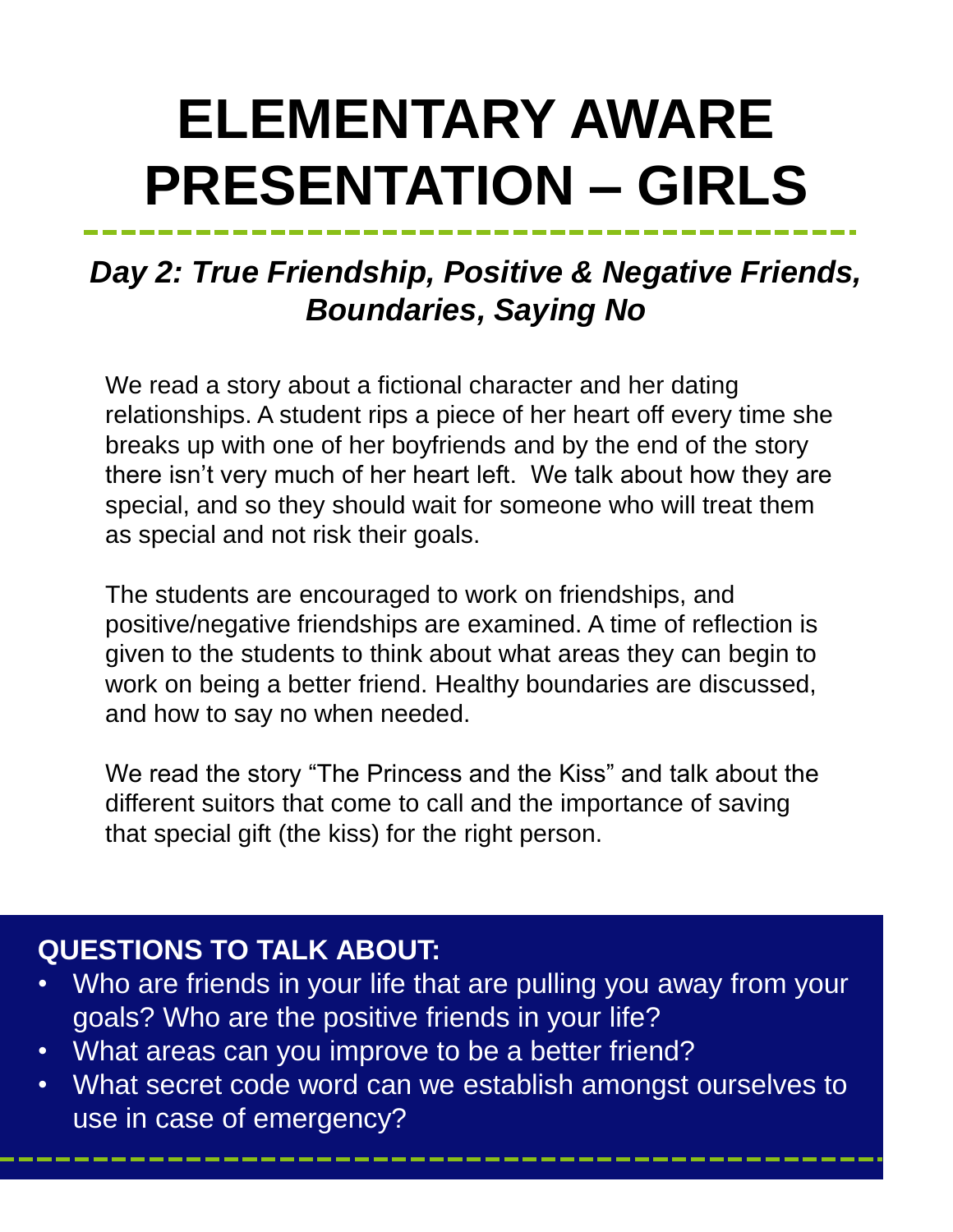

#### **DAY ONE – BOYS**

# GOALS, CHARACTER, POSSIBLE RESULTS OF PHYSICAL CLOSENESS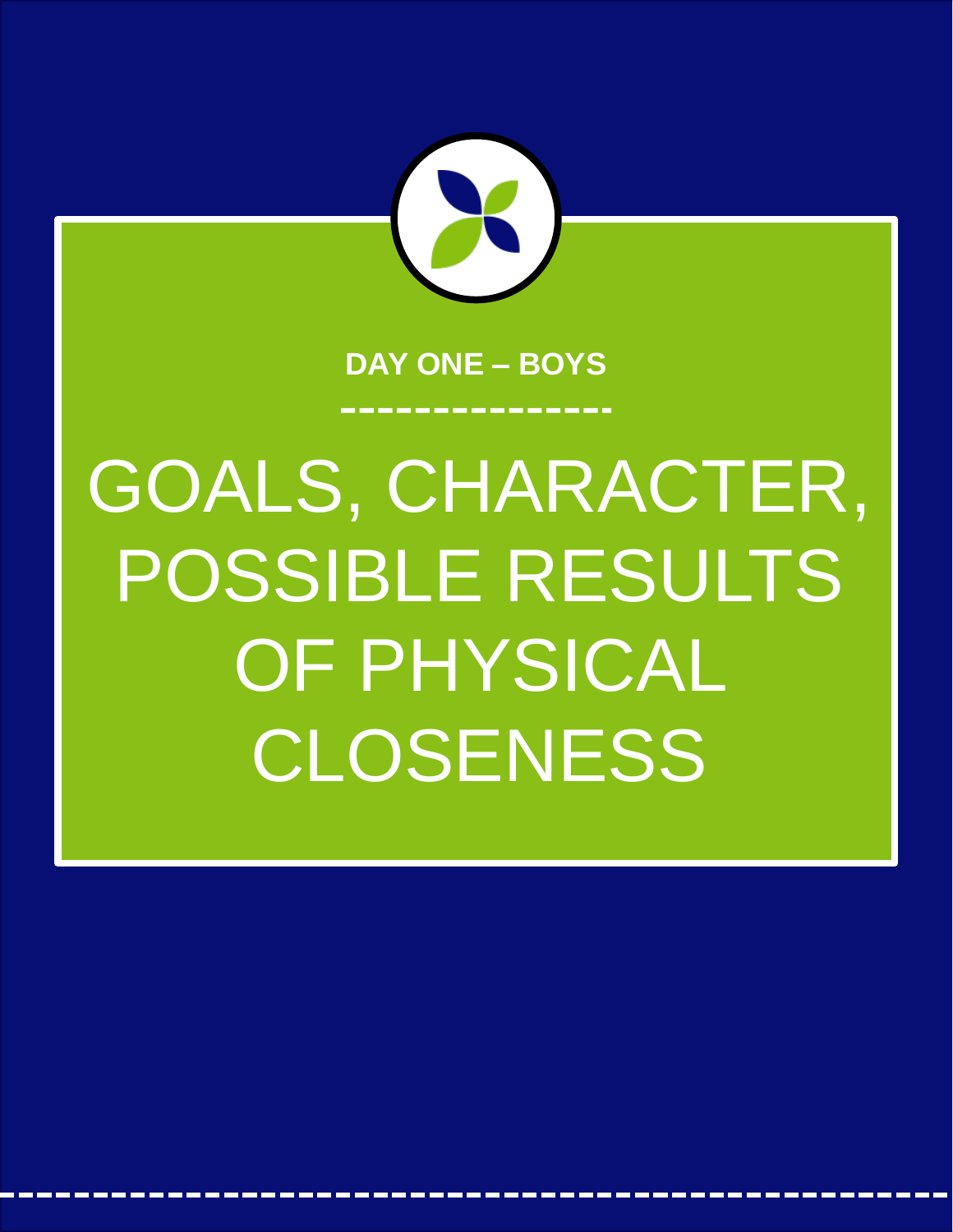## **ELEMENTARY AWARE PRESENTATION – BOYS**

### *Day 1: Goals, Character, Possible Results of Physical Closeness with Girls*

We talk about what a goal is, and students are encouraged to think about their future goals and what they'd like to achieve. They write these goals on a bucket list. We talk about marriage as a possible goal and the characteristics of a successful marriage.

We look at things that can distract us from our goals ("lures", like in fishing), such as drugs, alcohol, smoking, gangs, violence and sex. The importance of character and abstinence (choosing not to do something when you have the opportunity) is emphasized, including reserving physical closeness (sex) for marriage.

Then, we examine the possible results of being physically close with a girl: S.T.D.s, pregnancy, and emotional consequences. Four viral diseases are discussed: HIV/AIDS, HPV, Herpes, and Hepatitis. Pregnancy options of parenting, adoption, and abortion are discussed and the difficulties of each of these hard choices. The emotional impact of sexual activity is examined.

- What personal goals do you have? How can you reach those goals?
- Why should we practice abstinence? What are some consequences if we choose not to?
- Who do we know who has gone through some tough possible results of sexual activity, and how did it change their lives?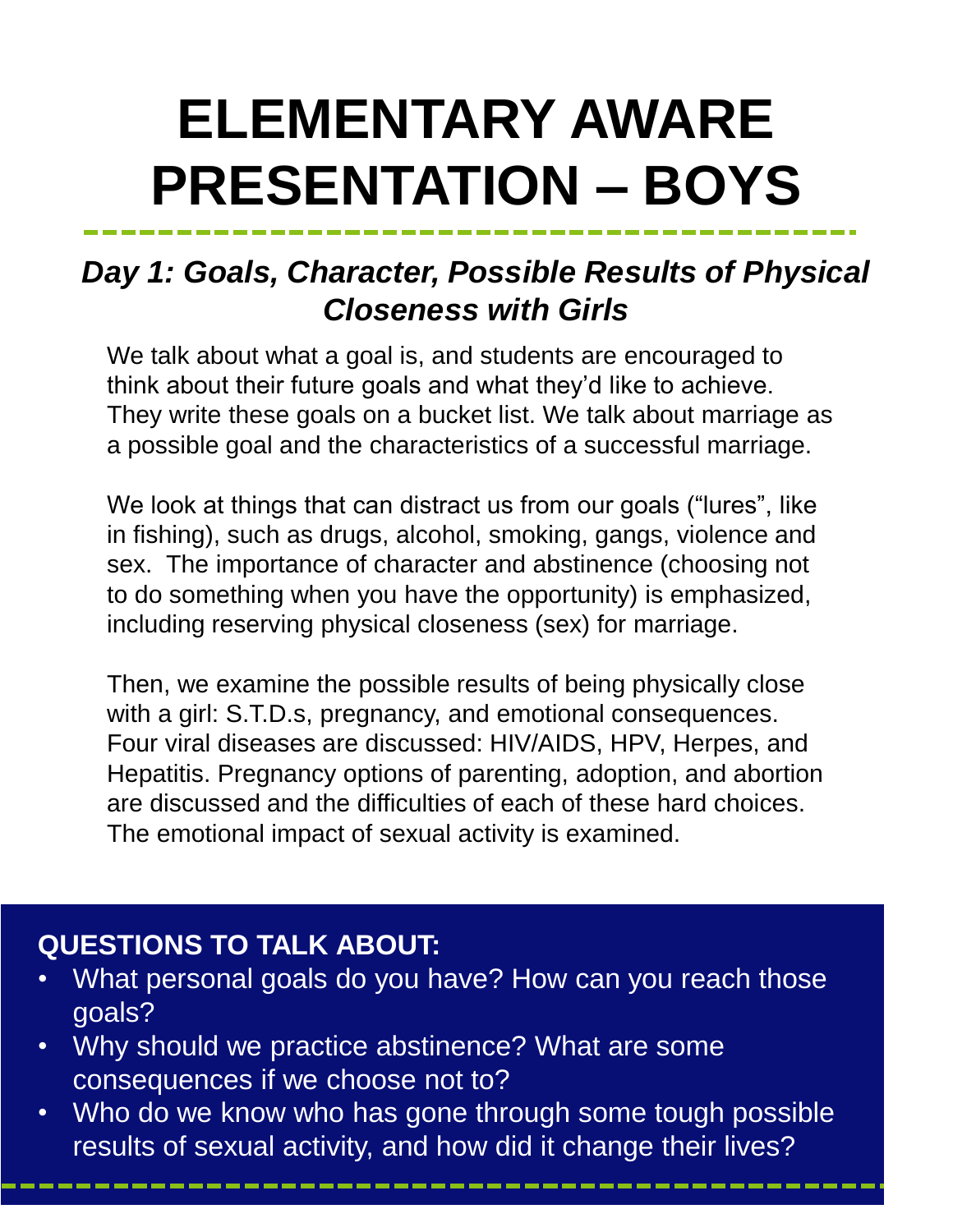

#### **DAY TWO – BOYS**

# TRUE FRIENDSHIP, POSITIVE & NEGATIVE FRIENDS,

BOUNDARIES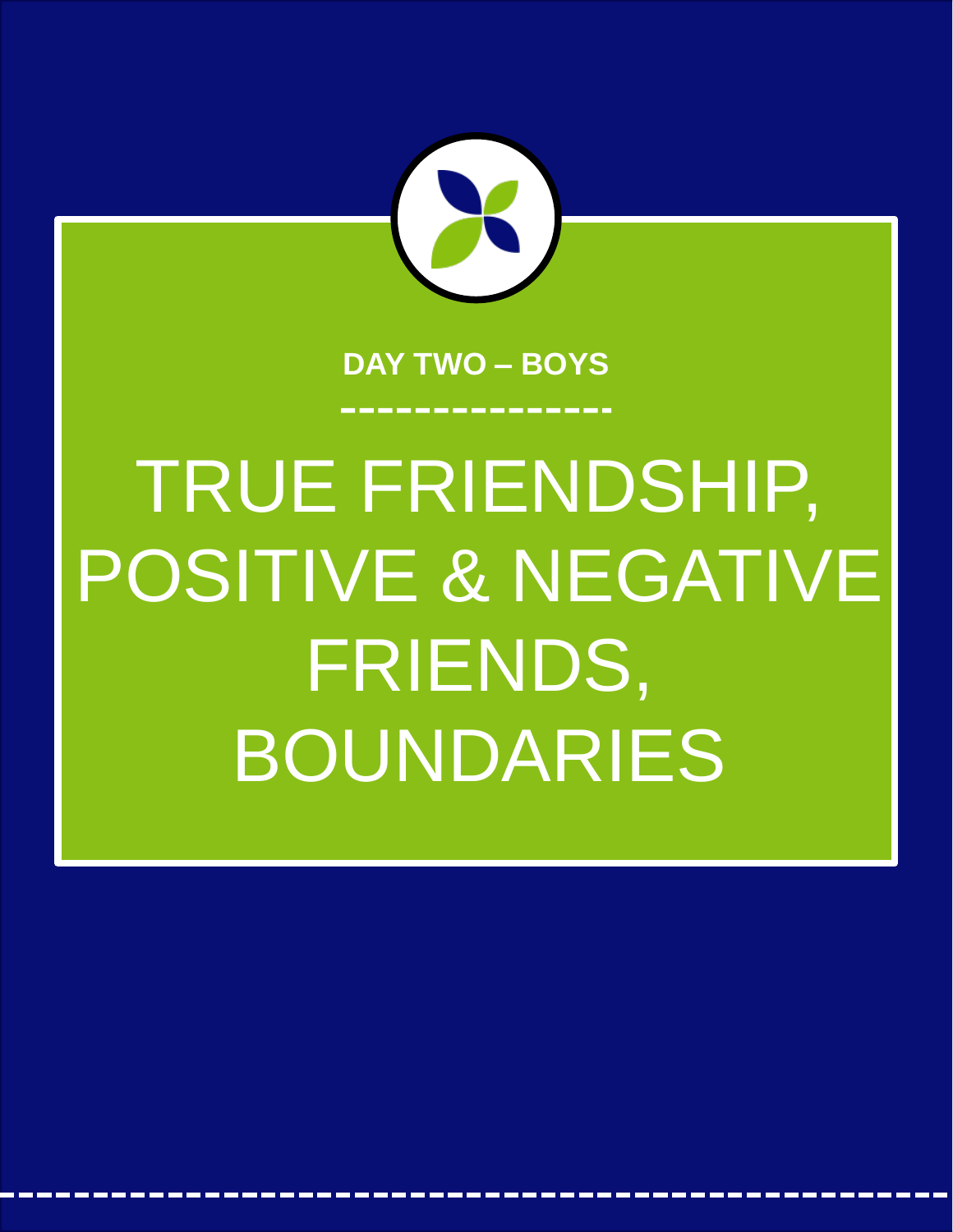## **ELEMENTARY AWARE PRESENTATION – BOYS**

### *Day 2: True Friendship, Positive & Negative Friends, Boundaries, Saying No*

The students are encouraged to work on friendships, and positive/negative friendships are examined, along with the ways that a friend can influence you We talk about what true friendship is, and how to choose friends.

A time of reflection is given to the students to think about what areas they can begin to work on being a better friend. Healthy boundaries are discussed, and how to say no when needed.

We talk about how their generation has huge potential, and they can aim high and avoid mistakes from past generations. Students are challenged to choose the best by setting their goals, saving their hearts, and being a true friend, so that they can have healthy relationships and a successful future.

- Who are friends in your life that are pulling you away from your goals? Who are the positive friends in your life?
- What areas can you improve to be a better friend?
- What secret code word can we establish amongst ourselves to use in case of emergency?